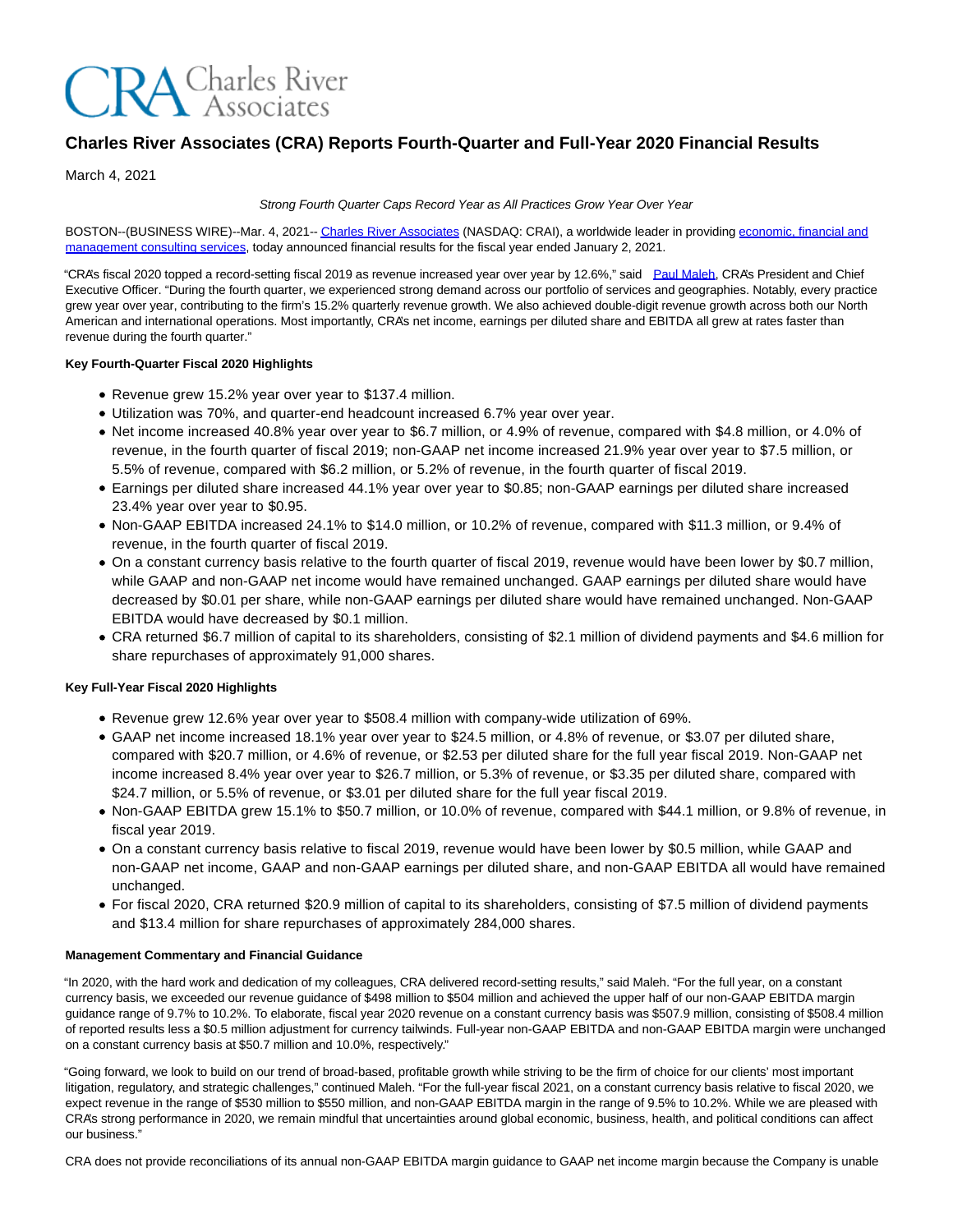to estimate with reasonable certainty unusual gains or charges, foreign currency exchange rates, and the resulting effect of these items, and of equity awards, on CRA's taxes without unreasonable effort. These items are uncertain, depend on various factors, and may have a material effect on CRA's results computed in accordance with GAAP. A reconciliation between the historical GAAP and non-GAAP financial measures presented in this release is provided in the financial tables at the end of this release.

#### **Quarterly Dividend**

On March 4, 2021, CRA's Board of Directors announced a quarterly cash dividend of \$0.26 per common share, payable on March 26, 2021 to shareholders of record as of March 16, 2021. CRA expects to continue paying quarterly dividends, the declaration, timing and amounts of which remain subject to the discretion of CRA's Board of Directors.

#### **Conference Call Information and Prepared CFO Remarks**

CRA will host a conference call today at 10:00 a.m. ET to discuss its fourth-quarter and fiscal-year 2020 financial results. To listen to the live call, please visit the ["Investor Relations"](https://cts.businesswire.com/ct/CT?id=smartlink&url=https%3A%2F%2Fcrainternationalinc.gcs-web.com%2Finvestor-overview&esheet=52390518&newsitemid=20210304005270&lan=en-US&anchor=Investor+Relations&index=4&md5=4bae988c808232766eef591b44445996) section of CRA's website at [https://www.crai.com/,](https://cts.businesswire.com/ct/CT?id=smartlink&url=https%3A%2F%2Fwww.crai.com%2F&esheet=52390518&newsitemid=20210304005270&lan=en-US&anchor=https%3A%2F%2Fwww.crai.com%2F&index=5&md5=2b7355e6f5b1970cbc148be00f93b0c0) or dial (877) 709-8155 or (201) 689-8881. An [archived v](https://cts.businesswire.com/ct/CT?id=smartlink&url=https%3A%2F%2Fcrainternationalinc.gcs-web.com%2Fevents-and-presentations%2Fpast-event&esheet=52390518&newsitemid=20210304005270&lan=en-US&anchor=archived&index=6&md5=8ac5c0548ba48e9d2b7ef76a9705e68f)ersion of the webcast will be available on CRA's website for one year.

In combination with this press release, CRA has posted prepared remarks by its CFO Dan Mahoney under ["Conference Call Materials"](https://cts.businesswire.com/ct/CT?id=smartlink&url=https%3A%2F%2Fcrainternationalinc.gcs-web.com%2Ffinancial-information%2Fquarterly-results&esheet=52390518&newsitemid=20210304005270&lan=en-US&anchor=Conference+Call+Materials&index=7&md5=e543d00a1515b949a6c3479cfe86e653) in the " [Investor](https://cts.businesswire.com/ct/CT?id=smartlink&url=https%3A%2F%2Fcrainternationalinc.gcs-web.com%2Finvestor-overview&esheet=52390518&newsitemid=20210304005270&lan=en-US&anchor=Investor+Relations&index=8&md5=a0eab38f368e6b7af14b79bfd2307277) Relations" section on CRA's website at [https://www.crai.com/.](https://cts.businesswire.com/ct/CT?id=smartlink&url=https%3A%2F%2Fwww.crai.com%2F&esheet=52390518&newsitemid=20210304005270&lan=en-US&anchor=https%3A%2F%2Fwww.crai.com%2F&index=9&md5=c6bca05bfbcdfe7b9d8dee9a6bc3b5bf) These remarks are offered to provide the investment community with additional background on CRA's financial results prior to the start of the conference call.

#### **About Charles River Associates (CRA)**

Charles River Associates® is a leading global consulting firm specializing i[n economic, financial, and management consulting services.](https://cts.businesswire.com/ct/CT?id=smartlink&url=https%3A%2F%2Fwww.crai.com%2F&esheet=52390518&newsitemid=20210304005270&lan=en-US&anchor=economic%2C+financial%2C+and+management+consulting+services&index=10&md5=eda04ea21985401580a1fbb8a4e8023d) CRA advises clients on economic and financial matters pertaining to litigation and regulatory proceedings, and guides corporations through critical business strategy and performance-related issues. Since 1965, clients have engaged CRA for its unique combination of functional expertise and industry knowledge, and for its objective solutions to complex problems. Headquartered in Boston, CRA has offices throughout the world. Detailed information about Charles River Associates, a registered trade name of CRA International, Inc., is available a[t www.crai.com.](https://cts.businesswire.com/ct/CT?id=smartlink&url=http%3A%2F%2Fwww.crai.com&esheet=52390518&newsitemid=20210304005270&lan=en-US&anchor=www.crai.com&index=11&md5=840153501f2804c2687bbe8c87eedb53) Follow us o[n LinkedIn,](https://cts.businesswire.com/ct/CT?id=smartlink&url=https%3A%2F%2Fwww.linkedin.com%2Fcompany%2Fcharles-river-associates%2F&esheet=52390518&newsitemid=20210304005270&lan=en-US&anchor=LinkedIn&index=12&md5=303aec8978e21e52b1a1e0eadca23276) [Twitter,](https://cts.businesswire.com/ct/CT?id=smartlink&url=https%3A%2F%2Ftwitter.com%2FNews_CRA&esheet=52390518&newsitemid=20210304005270&lan=en-US&anchor=Twitter&index=13&md5=3ed2eaccd1a9a29adde65fe18bf1b1b6) and [Facebook.](https://cts.businesswire.com/ct/CT?id=smartlink&url=https%3A%2F%2Fwww.facebook.com%2FCharlesRiverAssociates&esheet=52390518&newsitemid=20210304005270&lan=en-US&anchor=Facebook&index=14&md5=271ac4c8ccd21044994507bd6f7d433d)

#### **NON-GAAP FINANCIAL MEASURES**

In this release, CRA has supplemented the presentation of its financial results calculated in accordance with U.S. generally accepted accounting principles or "GAAP" with the following financial measures that are not calculated in accordance with GAAP: non-GAAP net income, non ‑GAAP net income per share and non‑GAAP EBITDA. CRA believes that the non-GAAP financial measures described in this press release are important to management and investors because these measures supplement the understanding of CRA's ongoing operating results and financial condition. In addition, these non-GAAP measures are used by CRA in its budgeting process, and the non-GAAP adjustments are made to the performance measures for some of CRA's performance-based compensation.

CRA defines non-GAAP EBITDA as net income before interest expense (net), income taxes, and depreciation and amortization further adjusted for the impact of certain items that we do not consider indicative of our core operating performance, such as non-cash amounts relating to valuation changes in contingent consideration and related tax effects. Non-GAAP net income and non-GAAP net income per share also exclude non-cash amounts relating to valuation changes in contingent consideration and related tax effects. This release also presents certain current fiscal period financial measures on a "constant currency" basis in order to isolate the effect that foreign currency exchange rate fluctuations can have on CRA's financial results. These constant currency measures are determined by recalculating the current fiscal period local currency financial measure using the specified corresponding prior fiscal period's foreign exchange rates.

All of the non-GAAP financial measures referred to above should be considered in conjunction with, and not as a substitute for, the GAAP financial information presented in this release. EBITDA and the financial measures identified in this release as "non-GAAP" are reconciled to their GAAP comparable measures in the financial tables appended to the end of this press release. In evaluating these non-GAAP financial measures, note that the non-GAAP financial measures used by CRA may be calculated differently from, and therefore may not be comparable to, similarly titled measures used by other companies.

## **SAFE HARBOR STATEMENT**

Statements in this press release concerning our future business, operating results and financial condition, including those concerning guidance on future revenue and non-GAAP EBITDA margin, the impact of exchange rate fluctuations on our financial results, our expectations regarding continued growth, our expectations regarding the payment of any future quarterly dividends and the level and extent of any purchases under our share repurchase program, and statements using the terms "outlook," "expect," or similar expressions, are "forward-looking" statements as defined in Section 21 of the Exchange Act. These statements are based upon our current expectations and various underlying assumptions. Although we believe there is a reasonable basis for these statements and assumptions, and these statements are expressed in good faith, these statements are subject to a number of additional factors and uncertainties. Our actual revenue and non-GAAP EBITDA margin in fiscal 2021 on a constant currency basis relative to fiscal 2020 could differ materially from the quidance presented herein, and our actual performance and results may differ materially from the performance and results contained in or implied by the forward-looking statements made herein, due to many important factors. These factors include, but are not limited to, the possibility that the demand for our services may decline as a result of changes in general and industry specific economic conditions; the timing of engagements for our services; the effects of competitive services and pricing; our ability to attract and retain key employee or non-employee experts; the inability to integrate and utilize existing consultants and personnel; the decline or reduction in project work or activity; global economic conditions including less stable political and economic environments; the impact of the COVID-19 pandemic; foreign currency exchange rate fluctuations; unanticipated expenses and liabilities; risks inherent in international operations; changes in tax law or accounting standards, rules, and regulations; our ability to collect on forgivable loans should any become due; and professional and other legal liability or settlements. Additional risks and uncertainties are discussed in our periodic filings with the Securities and Exchange Commission under the heading "Risk Factors." The inclusion of such forward-looking information should not be regarded as our representation that the future events, plans, or expectations contemplated will be achieved. Except as may be required by law, we undertake no obligation to update any forward-looking statements after the date of this press release, and we do not intend to do so.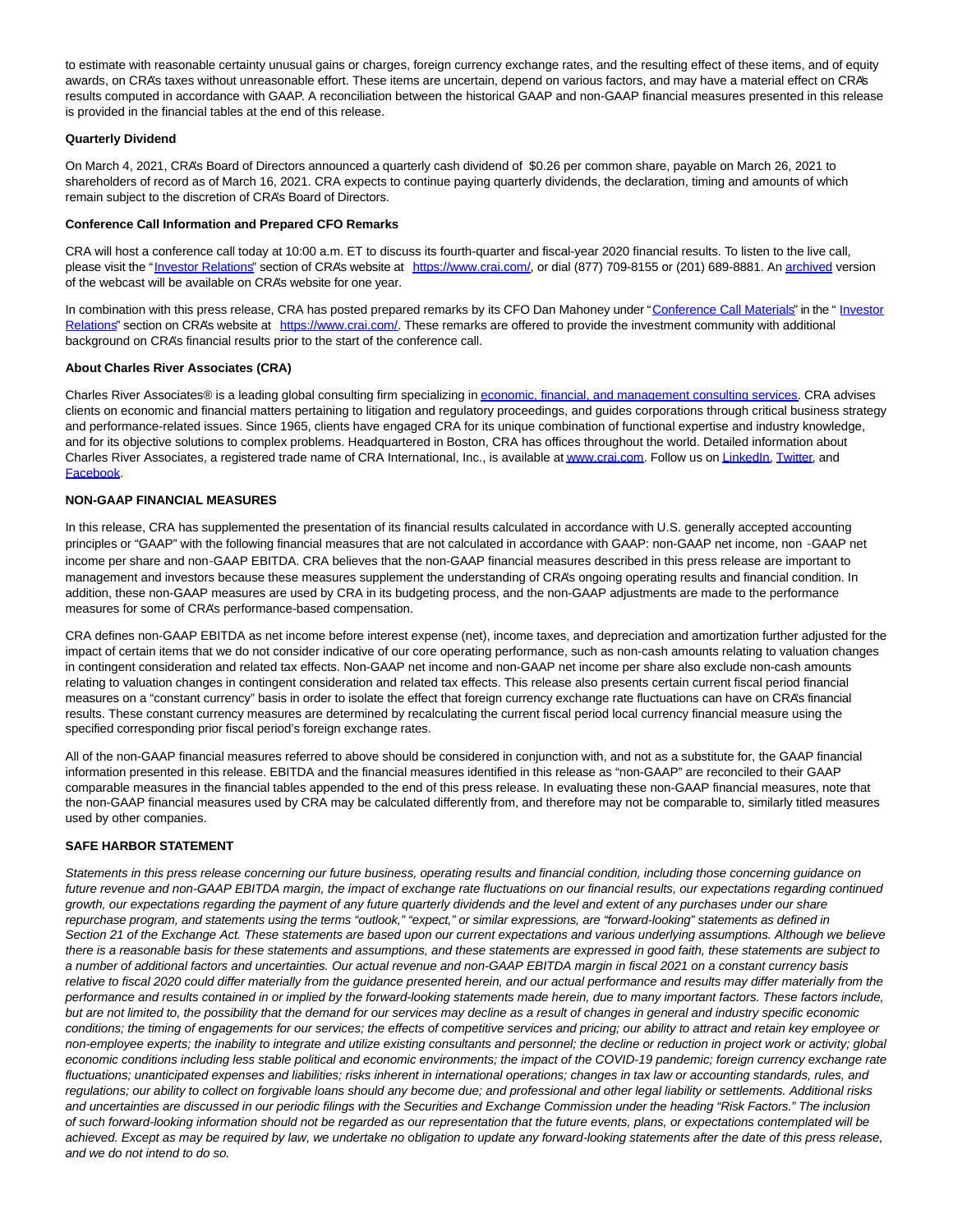# **CRA INTERNATIONAL, INC. CONDENSED CONSOLIDATED STATEMENTS OF OPERATIONS FOR THE FISCAL QUARTERS AND FISCAL YEAR-TO-DATE PERIODS ENDED JANUARY 2, 2021 COMPARED TO DECEMBER 28, 2019 (IN THOUSANDS, EXCEPT PER SHARE DATA)**

|                                                                  | <b>Fiscal Quarter Ended</b> |                           |    |                                |                                  |                       | <b>Fiscal Year-to-Date Period Ended</b> |  |                                |                           |  |  |  |
|------------------------------------------------------------------|-----------------------------|---------------------------|----|--------------------------------|----------------------------------|-----------------------|-----------------------------------------|--|--------------------------------|---------------------------|--|--|--|
|                                                                  | January<br>2,<br>2021       | As a $%$<br>οf<br>Revenue |    | <b>December</b><br>28,<br>2019 | As a $%$<br>Οf<br><b>Revenue</b> | January<br>2,<br>2021 | As a $%$<br>οf<br>Revenue               |  | <b>December</b><br>28,<br>2019 | As a $%$<br>of<br>Revenue |  |  |  |
| Revenues                                                         | \$137,422                   | 100.0% \$                 |    | 119,262                        |                                  | 100.0% \$508,373      | 100.0% \$                               |  | 451,370                        | 100.0%                    |  |  |  |
| Cost of services (exclusive of depreciation and<br>amortization) | 101,247                     | 73.7%                     |    | 84,349                         | 70.7%                            | 370,709               | 72.9%                                   |  | 317,761                        | 70.4%                     |  |  |  |
| Selling, general and administrative expenses                     | 22,286                      | 16.2%                     |    | 24,684                         | 20.7%                            | 90.028                | 17.7%                                   |  | 93,613                         | 20.7%                     |  |  |  |
| Depreciation and amortization                                    | 3,547                       | 2.6%                      |    | 2,952                          | 2.5%                             | 12,840                | 2.5%                                    |  | 10,648                         | 2.4%                      |  |  |  |
| Income from operations                                           | 10,342                      | 7.5%                      |    | 7,277                          | 6.1%                             | 34,796                | 6.8%                                    |  | 29,348                         | 6.5%                      |  |  |  |
| Interest expense, net                                            | (205)                       | $-0.1%$                   |    | (300)                          | $-0.3%$                          | (1,216)               | $-0.2%$                                 |  | (1,254)                        | $-0.3%$                   |  |  |  |
| Foreign currency gains (losses), net                             | (1,061)                     | $-0.8%$                   |    | (918)                          | $-0.8%$                          | 42                    | $-$ %                                   |  | (1, 297)                       | $-0.3%$                   |  |  |  |
| Income before provision for income taxes                         | 9,076                       | 6.6%                      |    | 6,059                          | 5.1%                             | 33,622                | 6.6%                                    |  | 26,797                         | 5.9%                      |  |  |  |
| Provision for income taxes                                       | 2,371                       | 1.7%                      |    | 1,296                          | 1.1%                             | 9,115                 | 1.8%                                    |  | 6,050                          | 1.3%                      |  |  |  |
| S<br>Net income                                                  | 6,705                       | 4.9% \$                   |    | 4,763                          | $4.0\%$ \$                       | 24,507                | 4.8% \$                                 |  | 20,747                         | 4.6%                      |  |  |  |
| Net income per share:                                            |                             |                           |    |                                |                                  |                       |                                         |  |                                |                           |  |  |  |
| \$<br>Basic                                                      | 0.86                        |                           | \$ | 0.61                           |                                  | 3.14                  |                                         |  | 2.63                           |                           |  |  |  |
| \$<br><b>Diluted</b>                                             | 0.85                        |                           | S  | 0.59                           |                                  | 3.07                  |                                         |  | 2.53                           |                           |  |  |  |
| Weighted average number of shares outstanding:                   |                             |                           |    |                                |                                  |                       |                                         |  |                                |                           |  |  |  |
| Basic                                                            | 7,735                       |                           |    | 7,757                          |                                  | 7,768                 |                                         |  | 7,866                          |                           |  |  |  |
| <b>Diluted</b>                                                   | 7,905                       |                           |    | 8,053                          |                                  | 7,948                 |                                         |  | 8,167                          |                           |  |  |  |

# **CRA INTERNATIONAL, INC. RECONCILIATION OF NON-GAAP FINANCIAL MEASURES FOR THE FISCAL QUARTERS AND FISCAL YEAR-TO-DATE PERIODS ENDED JANUARY 2, 2021 COMPARED TO DECEMBER 28, 2019 (IN THOUSANDS, EXCEPT PER SHARE DATA)**

|                                                                            | <b>Fiscal Quarter Ended</b> |                       |                           |   |                                |                           | <b>Fiscal Year-to-Date Period Ended</b> |                       |                           |  |                                |                           |  |
|----------------------------------------------------------------------------|-----------------------------|-----------------------|---------------------------|---|--------------------------------|---------------------------|-----------------------------------------|-----------------------|---------------------------|--|--------------------------------|---------------------------|--|
|                                                                            |                             | January<br>2,<br>2021 | As a $%$<br>οf<br>Revenue |   | <b>December</b><br>28,<br>2019 | As a $%$<br>of<br>Revenue |                                         | January<br>2,<br>2021 | As a $%$<br>οf<br>Revenue |  | <b>December</b><br>28,<br>2019 | As a $%$<br>οf<br>Revenue |  |
| Revenues                                                                   |                             | \$137,422             | 100.0% \$                 |   | 119,262                        | 100.0% \$508,373          |                                         |                       | 100.0% \$                 |  | 451,370                        | 100.0%                    |  |
| Net income                                                                 | \$                          | 6,705                 | $4.9\%$ \$                |   | 4,763                          | $4.0\%$ \$                |                                         | 24,507                | $4.8\%$ \$                |  | 20,747                         | 4.6%                      |  |
| Adjustments needed to reconcile GAAP net income to<br>non-GAAP net income: |                             |                       |                           |   |                                |                           |                                         |                       |                           |  |                                |                           |  |
| Non-cash valuation change in contingent<br>consideration                   |                             | 1,140                 | 0.8%                      |   | 1,947                          | 1.6%                      |                                         | 3,041                 | 0.6%                      |  | 5,382                          | 1.2%                      |  |
| Tax effect on adjustments                                                  |                             | (308)                 | $-0.2%$                   |   | (527)                          | $-0.4%$                   |                                         | (816)                 | $-0.2%$                   |  | (1, 458)                       | $-0.3%$                   |  |
| Non-GAAP net income                                                        |                             | 7,537                 | $5.5\%$ \$                |   | 6,183                          |                           |                                         | 5.2% \$ 26,732        | $5.3\%$ \$                |  | 24,671                         | 5.5%                      |  |
| Non-GAAP net income per share:                                             |                             |                       |                           |   |                                |                           |                                         |                       |                           |  |                                |                           |  |
| Basic                                                                      |                             | 0.97                  |                           |   | 0.79                           |                           |                                         | 3.43                  |                           |  | 3.13                           |                           |  |
| <b>Diluted</b>                                                             |                             | 0.95                  |                           | S | 0.77                           |                           |                                         | 3.35                  |                           |  | 3.01                           |                           |  |
| Weighted average number of shares outstanding:                             |                             |                       |                           |   |                                |                           |                                         |                       |                           |  |                                |                           |  |
| Basic                                                                      |                             | 7,735                 |                           |   | 7,757                          |                           |                                         | 7,768                 |                           |  | 7,866                          |                           |  |
| <b>Diluted</b>                                                             |                             | 7,905                 |                           |   | 8,053                          |                           |                                         | 7,948                 |                           |  | 8,167                          |                           |  |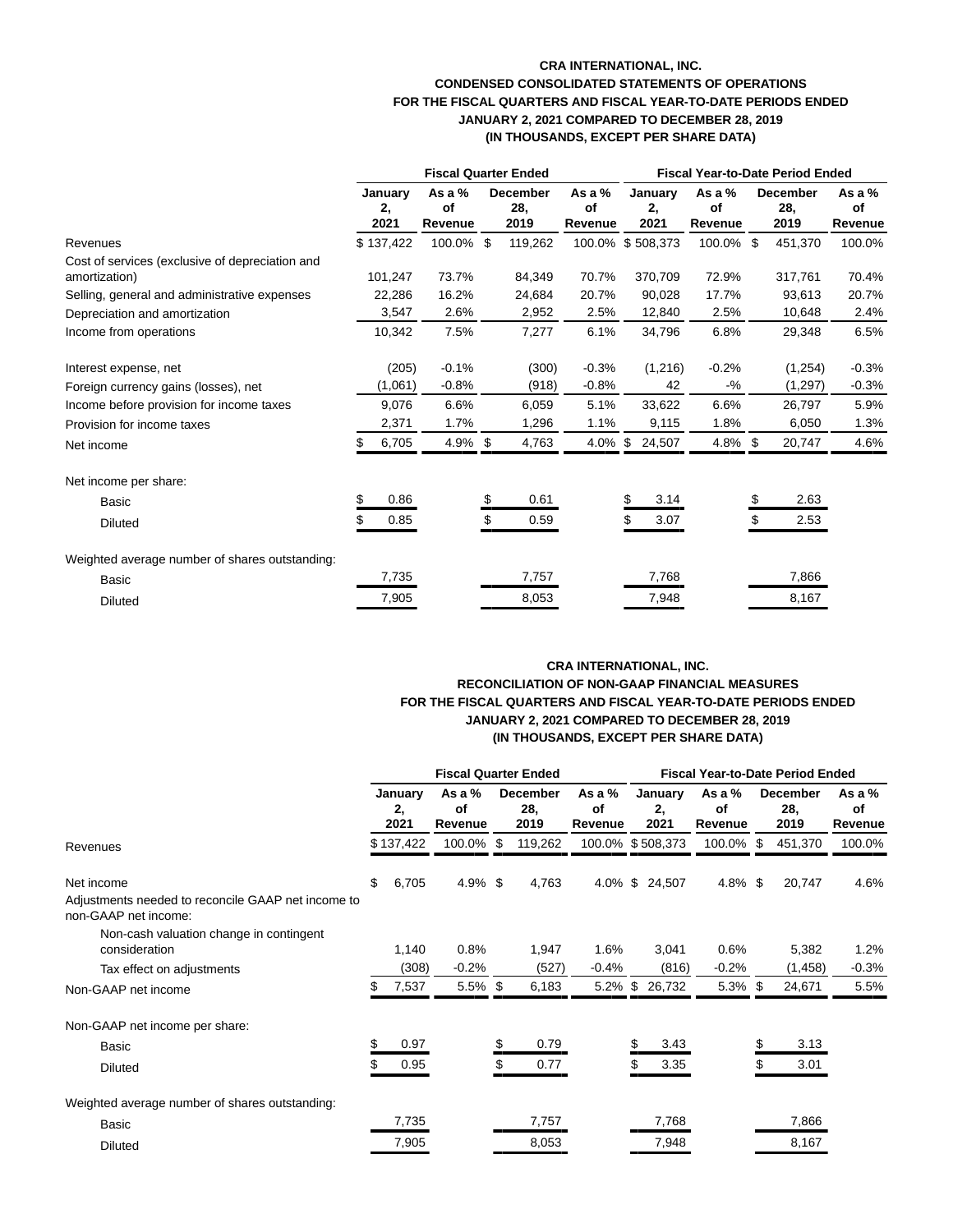# **CRA INTERNATIONAL, INC. RECONCILIATION OF NON-GAAP FINANCIAL MEASURES FOR THE FISCAL QUARTERS AND FISCAL YEAR-TO-DATE PERIODS ENDED JANUARY 2, 2021 COMPARED TO DECEMBER 28, 2019 (IN THOUSANDS)**

|                                                                            | <b>Fiscal Quarter Ended</b> |                       |                           |                                |         | <b>Fiscal Year-to-Date Period Ended</b> |                       |                           |                                |         |                           |
|----------------------------------------------------------------------------|-----------------------------|-----------------------|---------------------------|--------------------------------|---------|-----------------------------------------|-----------------------|---------------------------|--------------------------------|---------|---------------------------|
|                                                                            |                             | January<br>2,<br>2021 | As a $%$<br>οf<br>Revenue | <b>December</b><br>28.<br>2019 |         | As a $%$<br>οf<br>Revenue               | January<br>2,<br>2021 | As a $%$<br>οf<br>Revenue | <b>December</b><br>28,<br>2019 |         | As a $%$<br>οf<br>Revenue |
| Revenues                                                                   |                             | \$137,422             | 100.0% \$                 |                                | 119,262 |                                         | 100.0% \$508,373      | 100.0% \$                 |                                | 451,370 | 100.0%                    |
| Net income                                                                 | \$                          | 6,705                 | $4.9\%$ \$                |                                | 4,763   |                                         | 4.0% \$ 24,507        | $4.8\%$ \$                |                                | 20,747  | 4.6%                      |
| Adjustments needed to reconcile GAAP net income to<br>non-GAAP net income: |                             |                       |                           |                                |         |                                         |                       |                           |                                |         |                           |
| Non-cash valuation change in contingent<br>consideration                   |                             | 1.140                 | 0.8%                      |                                | 1,947   | 1.6%                                    | 3,041                 | 0.6%                      |                                | 5,382   | 1.2%                      |
| Tax effect on adjustments                                                  |                             | (308)                 | $-0.2%$                   |                                | (527)   | $-0.4%$                                 | (816)                 | $-0.2%$                   |                                | (1,458) | $-0.3%$                   |
| Non-GAAP net income                                                        | \$.                         | 7,537                 | $5.5\%$ \$                |                                | 6,183   | $5.2\%$ \$                              | 26,732                | $5.3\%$ \$                |                                | 24,671  | 5.5%                      |
| Adjustments needed to reconcile non-GAAP net<br>income to non-GAAP EBITDA: |                             |                       |                           |                                |         |                                         |                       |                           |                                |         |                           |
| Interest expense, net                                                      |                             | 205                   | 0.1%                      |                                | 300     | 0.3%                                    | 1,216                 | 0.2%                      |                                | 1,254   | 0.3%                      |
| Provision for income taxes                                                 |                             | 2,679                 | 1.9%                      |                                | 1,823   | 1.5%                                    | 9,931                 | 2.0%                      |                                | 7,508   | 1.7%                      |
| Depreciation and amortization                                              |                             | 3,547                 | 2.6%                      |                                | 2,952   | 2.5%                                    | 12,840                | 2.5%                      |                                | 10,648  | 2.4%                      |
| Non-GAAP EBITDA                                                            |                             | 13,968                | $10.2\%$ \$               |                                | 11,258  | $9.4\%$ \$                              | 50,719                | 10.0%                     | -\$                            | 44,081  | 9.8%                      |

# **CRA INTERNATIONAL, INC. CONDENSED CONSOLIDATED BALANCE SHEETS (IN THOUSANDS)**

|                                                | January 2, December 28,<br>2021 |  | 2019    |
|------------------------------------------------|---------------------------------|--|---------|
| <b>Assets</b>                                  |                                 |  |         |
| Cash and cash equivalents                      | \$<br>45,677 \$                 |  | 25,639  |
| Accounts receivable and unbilled services, net | 152,476                         |  | 144,410 |
| Other current assets                           | 21,817                          |  | 14,028  |
| <b>Total current assets</b>                    | 219,970                         |  | 184,077 |
| Property and equipment, net                    | 62,878                          |  | 61,295  |
| Goodwill and intangible assets, net            | 94,295                          |  | 94,980  |
| Right-of-use assets                            | 122,144                         |  | 130,173 |
| Other assets                                   | 59,223                          |  | 62,718  |
| <b>Total assets</b>                            | \$<br>558,510 \$                |  | 533,243 |
| <b>Liabilities and Shareholders' Equity</b>    |                                 |  |         |
| Accounts payable                               | \$<br>19,430 \$                 |  | 26,069  |
| Accrued expenses                               | 136,376                         |  | 121,301 |
| Current portion of lease liabilities           | 13,557                          |  | 12,847  |
| Other current liabilities                      | 30,768                          |  | 11,193  |
| <b>Total current liabilities</b>               | 200,131                         |  | 171,410 |
| Non-current portion of lease liabilities       | 139,447                         |  | 146,551 |
| Other non-current liabilities                  | 9,913                           |  | 17,531  |
| <b>Total liabilities</b>                       | 349,491                         |  | 335,492 |
| Total shareholders' equity                     | 209,019                         |  | 197,751 |
| Total liabilities and shareholders' equity     | \$<br>558,510 \$                |  | 533,243 |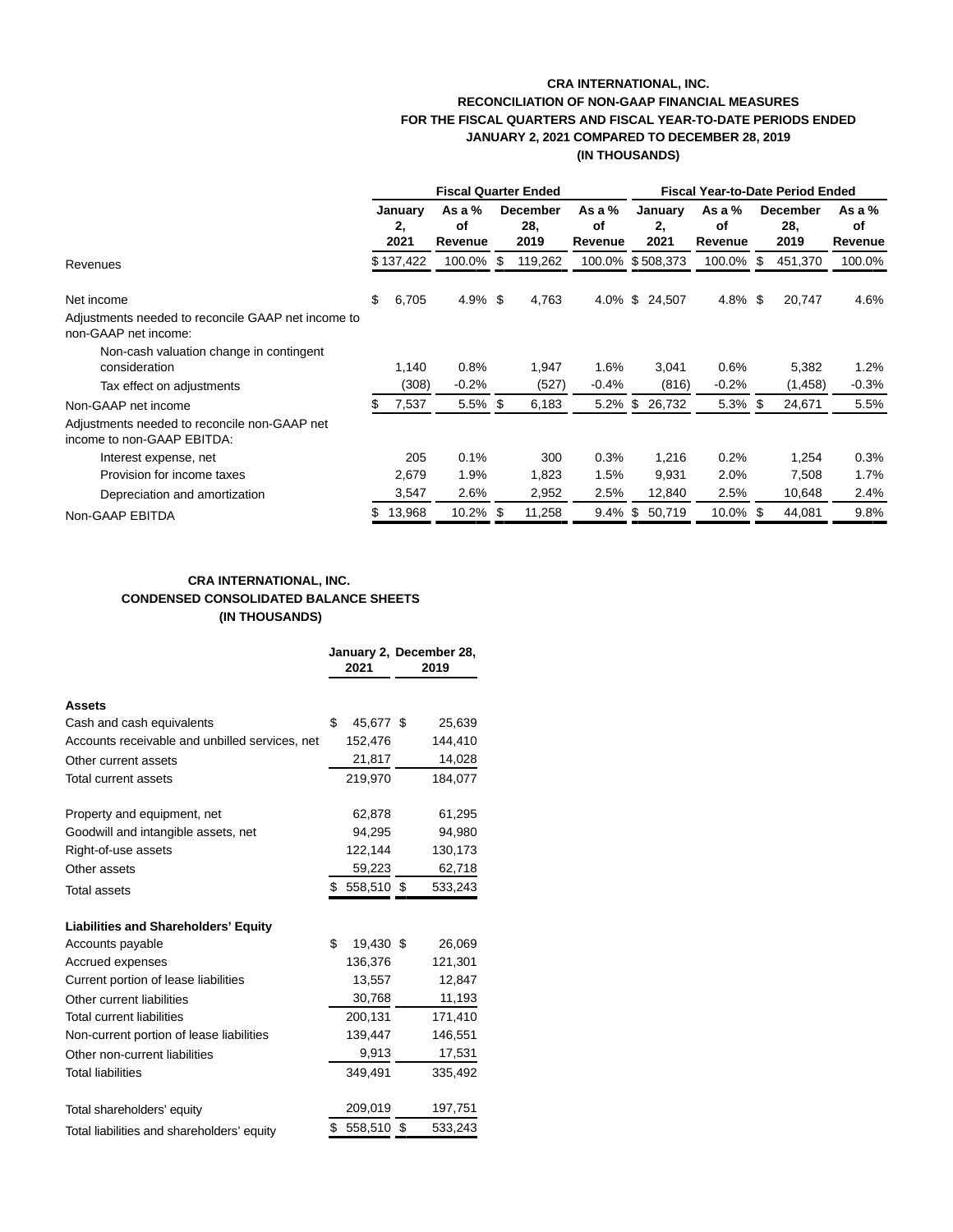# **CRA INTERNATIONAL, INC. CONDENSED CONSOLIDATED STATEMENTS OF CASH FLOWS (IN THOUSANDS)**

|                                                                                   | <b>Fiscal Year-to-Date Period Ended</b> |                    |                      |           |  |
|-----------------------------------------------------------------------------------|-----------------------------------------|--------------------|----------------------|-----------|--|
|                                                                                   |                                         | January 2,<br>2021 | December 28,<br>2019 |           |  |
| Operating activities:                                                             |                                         |                    |                      |           |  |
| Net income                                                                        | \$                                      | 24,507             | \$                   | 20,747    |  |
| Adjustments to reconcile net income to net cash provided by operating activities: |                                         |                    |                      |           |  |
| Non-cash items, net                                                               |                                         | 29,136             |                      | 23,776    |  |
| Accounts receivable and unbilled services                                         |                                         | (5,888)            |                      | (13, 111) |  |
| Working capital items, net                                                        |                                         | 6,908              |                      | (3,580)   |  |
| Net cash provided by operating activities                                         |                                         | 54,663             |                      | 27,832    |  |
| Investing activities:                                                             |                                         |                    |                      |           |  |
| Purchases of property and equipment                                               |                                         | (17,094)           |                      | (16, 693) |  |
| Net cash used in investing activities                                             |                                         | (17,094)           |                      | (16, 693) |  |
| Financing activities:                                                             |                                         |                    |                      |           |  |
| Issuance of common stock, principally stock options exercises                     |                                         | 2,236              |                      | 3,211     |  |
| Borrowings under revolving line of credit                                         |                                         | 77,000             |                      | 54,000    |  |
| Repayments under revolving line of credit                                         |                                         | (77,000)           |                      | (54,000)  |  |
| Tax withholding payments reimbursed by shares                                     |                                         | (862)              |                      | (2, 176)  |  |
| Cash paid on dividend equivalents                                                 |                                         | (108)              |                      | (246)     |  |
| Cash dividends paid to shareholders                                               |                                         | (7, 395)           |                      | (6, 539)  |  |
| Repurchase of common stock                                                        |                                         | (13, 371)          |                      | (18,068)  |  |
| Net cash used in financing activities                                             |                                         | (19,500)           |                      | (23, 818) |  |
| Effect of foreign exchange rates on cash and cash equivalents                     |                                         | 1,969              |                      | 290       |  |
| Net increase (decrease) in cash and cash equivalents                              |                                         | 20,038             |                      | (12, 389) |  |
| Cash and cash equivalents at beginning of period                                  |                                         | 25,639             |                      | 38,028    |  |
| Cash and cash equivalents at end of period                                        | \$                                      | 45,677             | \$                   | 25,639    |  |
| Noncash investing and financing activities:                                       |                                         |                    |                      |           |  |
| Purchases of property and equipment not yet paid for                              | \$                                      | 4,749              | \$                   | 4,914     |  |
| Purchases of property and equipment paid by a third party                         | \$                                      |                    | \$                   | 156       |  |
| Asset retirement obligations                                                      | \$                                      | 155                | \$                   | 428       |  |
| Right-of-use assets obtained in exchange for lease obligations                    | \$                                      | 2,640              | \$                   | 57,827    |  |
| Right-of-use assets related to the adoption of ASC 842                            | $\frac{1}{2}$                           |                    | $\boldsymbol{\$}$    | 82,329    |  |
| Lease liabilities related to the adoption of ASC 842                              | \$                                      |                    | \$                   | 106,765   |  |
| Supplemental cash flow information:                                               |                                         |                    |                      |           |  |
| Cash paid for taxes                                                               | \$                                      | 6,535              | $\frac{1}{2}$        | 7,590     |  |
| Cash paid for interest                                                            | \$                                      | 1,162              | \$                   | 1,157     |  |
| Cash paid for amounts included in operating lease liabilities                     | \$                                      | 20,436             | \$                   | 14,620    |  |

View source version on [businesswire.com:](http://businesswire.com/)<https://www.businesswire.com/news/home/20210304005270/en/>

Dan Mahoney Chief Financial Officer Charles River Associates 617-425-3505

Nicholas Manganaro Sharon Merrill Associates, Inc.